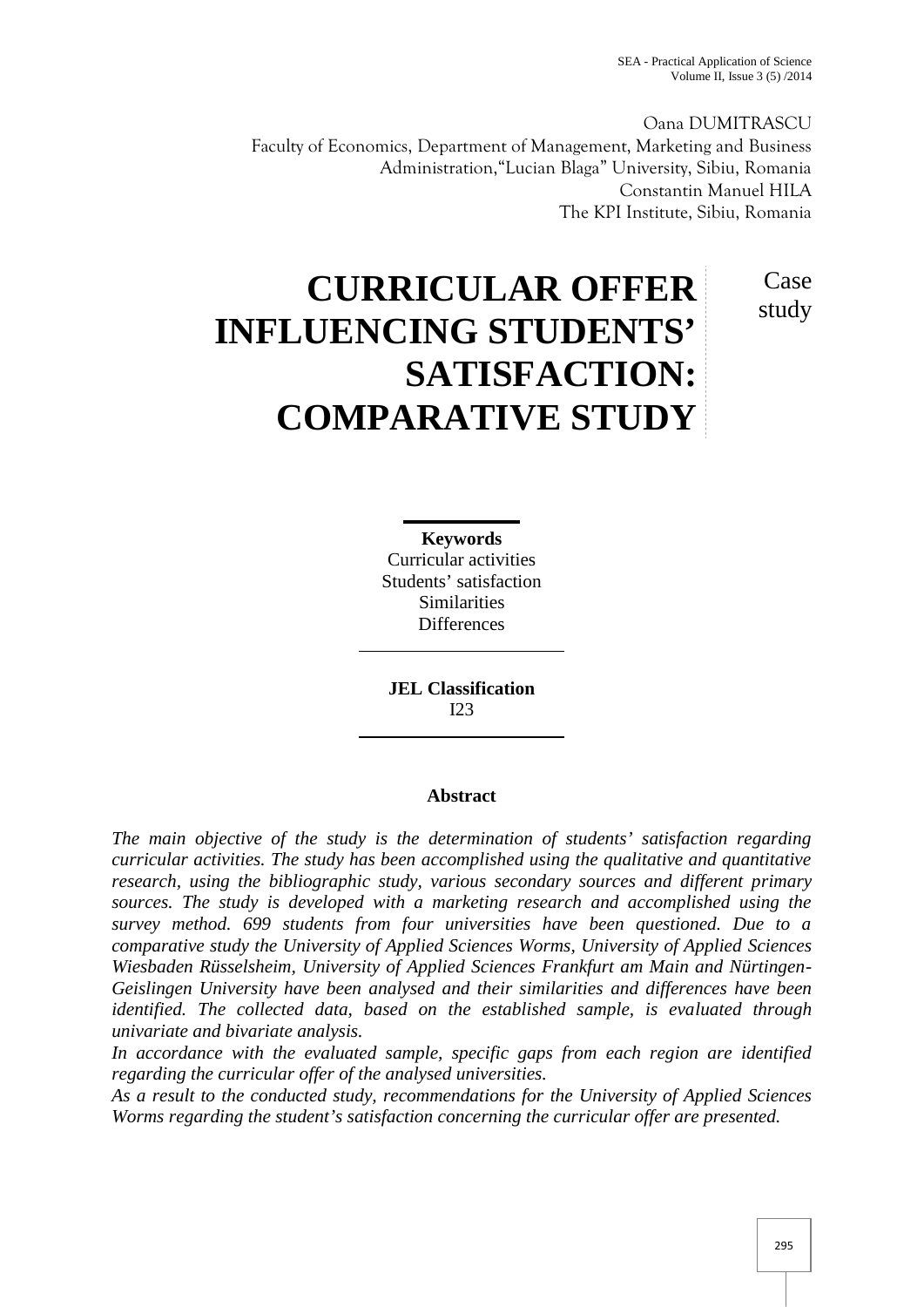As a most far-reaching challenge we can identify the increasing globalization and internationalization of the education sector. Through the Bologna Process universities are supported in their international competitiveness. (Germany's degree system 2011) New degrees such as Bachelor's and Master's programs were introduced and thus a comparability of higher education services could be ensured. This should increase also the attractiveness of German universities for foreign students in order to take into account the increasing international competitive environment and the trend of transnational cooperation in the field of research, so that smart potential students can be attracted.(Heribert, Detlef, 2007)

For the students with medium studies, continuing their studies and implicitly choosing a university is basically influenced by the curricular offer, university reputation, its facilities, but also the extracurricular offer and the atmosphere on campus and the surrounding geographical area. (Hermann, Winter, 2009) Thus, the students' satisfaction vis-à vis these factors is one of the required study components, as the results of the study can be utilized in the university's management, for the adjustment of the university offer, with direct implications on the decision of potential students in choosing the correspondingly university.(Heine, Willich, 2006), (Hachmeister, Harde, Langer)

The main goal of this study is to analyse the curricular offer and the students' satisfaction comparing four universities, University of Applied Sciences Worms, University of Applied Sciences Wiesbaden Rüsselsheim, University of Applied Sciences Frankfurt am Main and Nürtingen- Geislingen University. As specific goals, identifying the differences and similitudes between the analysed universities can be mentioned, but also providing recommendations for University of Applied Sciences Worms. The gathered data have been collected by means of a questionnaire and have been analysed through univariate and bivariate analysis. The first part of the research describes the sample. In the second part the students' satisfaction regarding the university is approached, followed by the students' awareness in regards to the curricular offer. Afterwards, recommendations for the University of Applied Sciences Worms are identified.

## **Sample description**

The sample of the questionnaire is represented by students enrolled in the Winter Semester 2013/2014 of the University of Applied Sciences Worms, University of Applied Sciences Frankfurt am Main, University of Applied Sciences Wiesbaden Rüsselsheim and Nürtingen Geislingen University. The sample was chosen randomly. The total number of questioned students is 699, respectively 229 students from the University of Applied

Sciences Worms, 127 students from the University of Applied Sciences Frankfurt am Main, 103 students from the University of Applied Sciences Wiesbaden Rüsselsheim and 240 students from the Nürtingen-Geislingen University. From the total number of questioned students there are 35% male and 65% female. At the University of Applied Sciences Frankfurt am Main there is a majority of male students that have answered the survey, 53%. The majority of the respondents from the four universities are following a Bachelor program. In average, 18.9% from the surveyed students are enrolled in a Master program and 1.7% are pursuing a Diploma program.

#### **Students satisfaction in regards to the university**

As it can be seen in Figure 1, more than half from students at each university are pleased with the experience gained at their university. Still there are almost 20% in average of students that have a neutral opinion in regards to their experience. Furthermore at the University of Applied Sciences Wiesbaden Rüsselsheim and Nürtingen Geislingen University there are approximately 10% of students which are not pleased with their experience, in comparison to 4% at the University of Applied Sciences Worms and University of Applied Sciences Frankfurt am Main.

The majority of the surveyed students have shown their satisfaction in their choice of university and would, given the chance, decide on the same university. Students from the University of Applied Sciences Worms have shown their content with the choice of university with 22% and 41% of students fully agreeing and agreeing with the statement "If I could choose again, I would choose the same university".

16% of students from the Nürtingen Geislingen University do not agree with the mentioned statement and 8% are regretting their decision. Similarly can be seen for the University of Applied Sciences Wiesbaden Rüsselsheim.

It can be observed that more than half of students from each university would recommend their university to high school graduates. 26% of students at University of Applied Sciences Worms fully agree to further recommend the university, in comparison with 17% from the other analysed universities.

The university is playing an important role in aiding its students on different levels. In terms of professional orientation the University of Applied Sciences Wiesbaden Rüsselsheim is aiding its students the most, 39% of the students have benefited from the aid of its university. The students at the Nürtingen Geislingen University are also aided but still 54% of the students state that the university's aid was only in a small amount.

Students at the University of Applied Sciences Worms are mostly encouraged to take part in social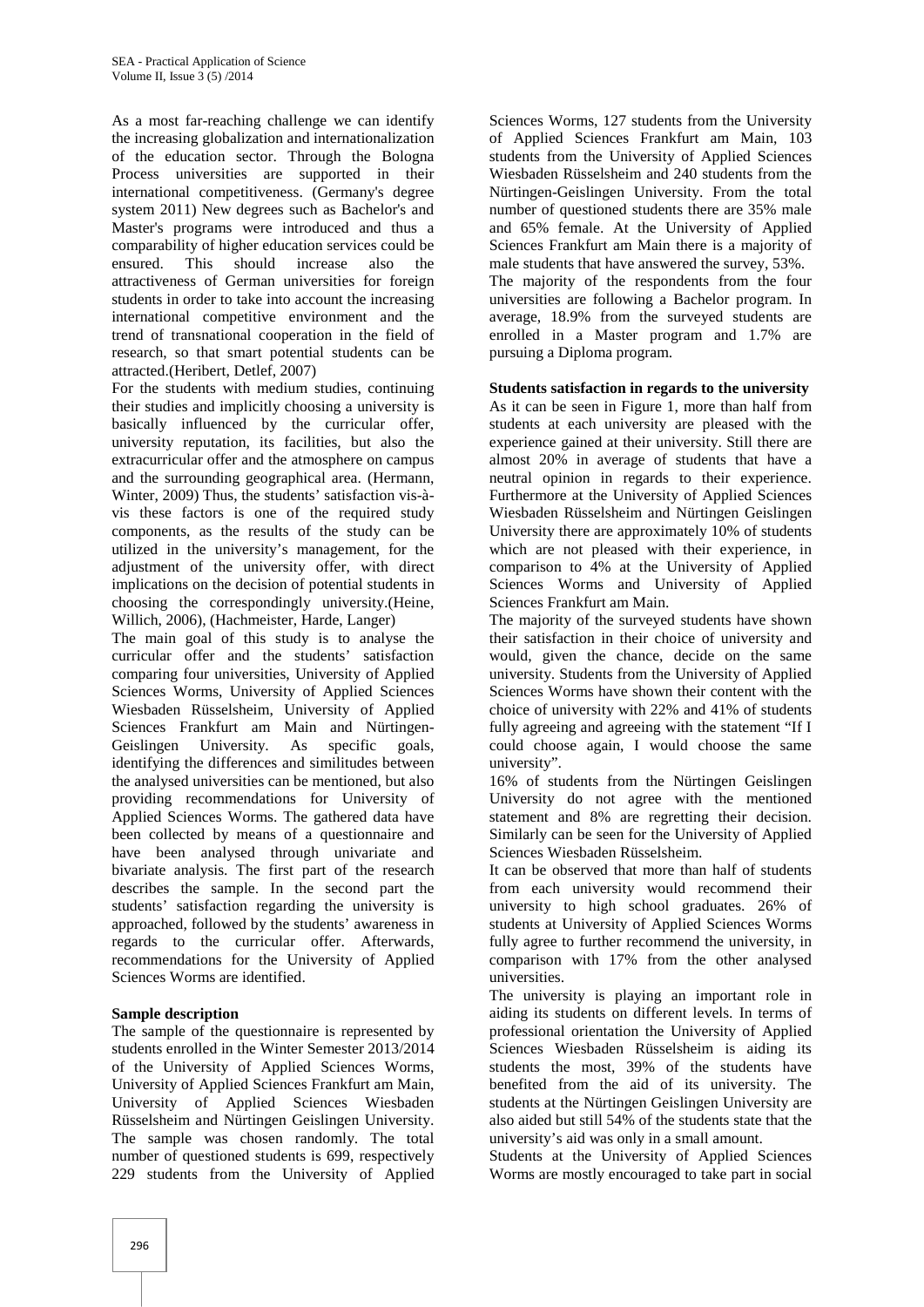interactions, 36% of them, in comparison with the University of Applied Sciences Wiesbaden Rüsselsheim where only 17% of students are abetted towards social interactions and 27% of the questioned students are of the opinion that the university does not aid them at all with this matter. At the University of Applied Sciences Worms only 13% of the students consider that the university does not aid them at all in regards to social interactions, in comparison with around 23% at the other universities.

Regarding personal development most of the students are supported by their university although more than half of the students at each university are of the opinion that the university aids them in a small amount.

As it can be seen in Figure 2, more than three thirds of the students at each university are pleased with the study offer. The students at University of Applied Sciences Worms are in terms of 70% satisfied with the offer, followed by the University of Applied Sciences Frankfurt am Main with 69%. At the Nürtingen Geislingen University 13% of the students are in particularly satisfied with the study offer, followed by University of Applied Sciences Worms with 9%.

In regards with the teaching quality the majority of students are satisfied. Students from University of Applied Sciences Worms are the most satisfied as the ones answering with "Very satisfied" and "Satisfied" counts to more than 90%. The same can be noticed at the University of Applied Sciences Frankfurt am Main followed by the two other universities.

## **Students awareness of the curricular activities**

The curriculum is the backbone of the theoretical, professional and graduate programs of academic institutions. It may be viewed as a processing machine that determines the quantity and quality of the desired outputs. In the university setting, all activities undertaken in its operation may be directly or indirectly related to the curriculum.

As the number of international students is in constant increase so should the universities focus intensify towards making the foreign students feel welcomed and integrated in the new foreign country.

Progressively more and more universities are offering their students the possibility to do a semester abroad or do an internship abroad. This can be seen in the responses of the surveyed students from the four universities which in a high percentage agree that the universities are offering their students the opportunity to study a semester abroad. 56% of the students from the Nürtingen Geislingen University have fully agreed with the statement that the university offers them the opportunity to study abroad, followed by the University of Applied Sciences Worms with 55%.

Taking into consideration the students that agree and fully agree with the previous mentioned statement the students from the University of Applied Sciences Wiesbaden Rüsselsheim and the Nürtingen Geislingen University both have 87% of students in this category, followed by the University of Applied Sciences Frankfurt am Main with 85% and University of Applied Sciences Worms with 82%.

The same can be observed in regards to the opportunity of doing an internship abroad. The majority of students agree with this statement but still 17% and 18% from the University of Applied Sciences Worms, respectively University of Applied Sciences Frankfurt am Main have chosen to answer neutrally.

Students at the Nürtingen Geislingen University are mostly aware of the opportunity to study or do an internship abroad counting to 75% of responding students that agree or fully agree that the international office inform them of their opportunities. 66% of the students at the University of Applied Sciences Worms are informed of their international opportunities, followed by the University of Applied Sciences Wiesbaden Rüsselsheim with 65% and the University of Applied Sciences Frankfurt am Main with 53%. It can be noticed that a high number of students at University of Applied Sciences Frankfurt am Main have responded neutrally to this statement and 16% of them do not consider that the international office is informing them in regards to their opportunity to study or obtain an internship abroad.

The Nürtingen Geislingen University has the majority of students that disagree and fully disagree with the opportunity to follow a dual study at their university, 72%. At the University of Applied Sciences Worms and at the University of Applied Sciences Wiesbaden Rüsselsheim 39% of the students agree with the opportunity to follow a dual study, but a significant difference is the students answering with neutral, counting for 37% for the students from Worms and 21% for the ones from Wiesbaden Rüsselsheim. The students from the University of Applied Sciences Frankfurt am Main have the highest agreement rate to the dual study opportunity, counting for almost half.

Taking into consideration the opinion of the students from Wiesbaden Rüsselsheim regarding their preparation for the labour market, they are the best prepared, in comparison with other universities. 59% of the students from the Wiesbaden-Rüsselsheim University agree with the fact that the curriculum prepares them for the integration in labour market in comparison with 43% of the students from Worms, 43% from Nürtingen-Geislingen and 40% from the students from University of Applied Sciences Frankfurt am Main.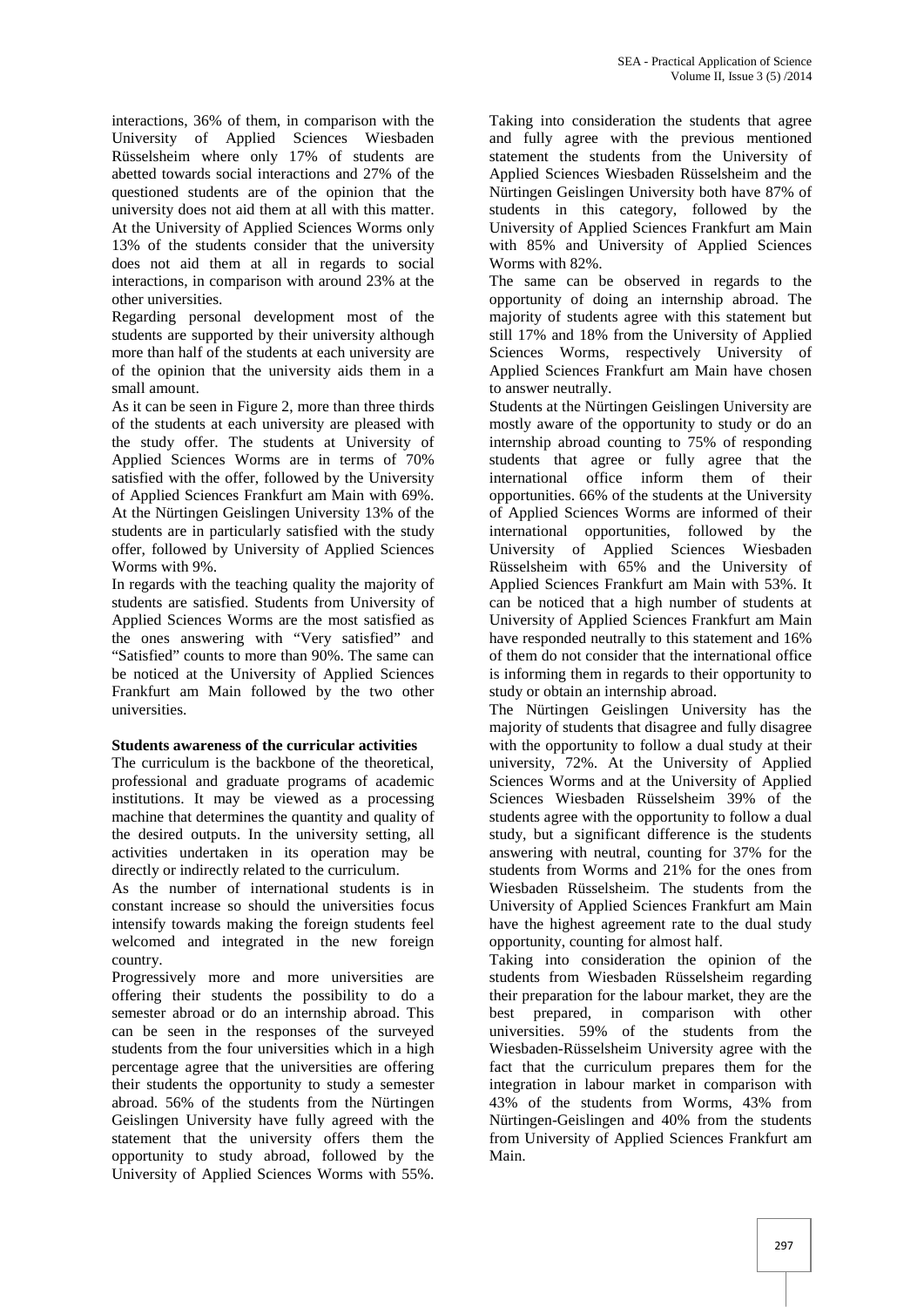Students from University of Applied Sciences Worms seem to be more enthusiastic in regards to the curriculum in comparison with the other respondents. As shown in Figure 3, 60% of them demonstrated a keen interest and enthusiasm in the curriculum, in comparison with 37% of the students from University of Applied Sciences Frankfurt am Main.

Around a third of the students agree that there is a balance between theoretical and practical learning at their universities and another third disagreed with this fact. At University of Applied Sciences Frankfurt am Main 37% of the respondents agreed with this affirmation, 16% fully agreed and only 11% disagreed.

Most of the respondents agreed or fully agreed with the fact that the university provides students with contacts to future employers. Around half of the respondents fully agreed or agreed with this. Students that are recommended from the universities to their future employer also need to take into consideration that they represent the universities in regards to gained knowledge, analytical skills and high motivation. Also universities should keep increasing their contacts with companies and provide their students with employment opportunities during but also after their studies.

25% from the respondents of University of Applied Sciences Wiesbaden Rüsselsheim fully agreed that at their university student's opinion and satisfaction level regarding the university are periodically questioned. Only 5% from the questioned students from Worms shared the same opinion. 24% students from Worms disagreed with this in comparison with 19% or 20% from the other universities. It is shown that at University of Applied Sciences Frankfurt am Main and University of Applied Sciences Worms the students opinion and satisfaction level is less periodically questioned like other universities.

The following figure shows the fact that respondents from University of Applied Sciences Frankfurt am Main are more satisfied regarding the canteen of their university. 56% of the respondents from Frankfurt am Main agreed or fully agreed with this fact and only 37% of the questioned students from Worms shared the same opinion.

The respondents from University of Applied Sciences Worms agreed with the fact that the university has enough green space and only 2% from them totally disagreed, in comparison with 14% from Frankfurt am Main, 19% from Wiesbaden-Rüsselsheim and 22% from Nürtingen- Geislingen that agreed with this affirmation and 37% from Frankfurt am Main, 38% from Wiesbaden-Rüsselsheim and 22% from Nürtingen- Geislingen that totally disagreed with this. This shows the fact that the campus of Worms is

considered more green than the other campuses from the analysed universities.

47% from the respondents of University of Applied Sciences Frankfurt am Main said that every classroom is equipped with projectors, in comparison with 10% at Geislingen-Nürtingen, 21% at Wiesbaden-Rüsselsheim, or 19% at Worms. 57% of the Worms' respondents consider that their laboratories are well equipped, and only 22% from the one from Frankfurt am Main and 28% from Nürtingen-Geislingen share the same opinion. Around three quarters of all analysed universities respond that their university is equipped with meeting rooms. Almost all students consider that its library has sufficient and relevant material, with exception of University of Applied Sciences Wiesbaden-Rüsselsheim where only 55% are the same opinion. 82% of the questioned students from Worms said that their university have a PC pool, 63% that their university has an electronic learning system management or access to reference database, in comparison with University of Applied Sciences Frankfurt am Main where 57%, 36% respective another 36% agreed with this. Only 32% from Wiesbaden Rüsselsheim and 55% from Nürtingen-Geislingen respond that their university is equipped with a PC pool, respectively 55% and 60% that they have an electronic learning system or that they have access to a reference database.

It can be observed that in generally students have the opportunity to do an internship abroad. Only a quarter of the students fully agreed with the fact that they are informed about this directly from the International office, fact that shows some gaps regarding the university marketing of the university.

Most of the student's opinion is negative towards the possibility to follow a dual study program at their university, especially at Nürtingen Geislingen University. The implementation of such programs could increase also the university attractiveness.

Less than half of the students consider that at their university there is a balance between theoretical and practical learning, fact that can show some deficiencies when it comes to study cases, seminars or trips to companies.

34% of the students from Worms in comparison with 63% from Wiesbaden Rüsselsheim or 54% from Nürtingen Geislingen say that they are periodically questioned towards their satisfaction with the university where they are studying. The satisfaction could be increased by following periodically questionnaires, so that the evaluation in time can be observed.

Regarding the students declaration only 18% of the students from Worms agreed with the fact that the classrooms are equipped with projectors in comparison with 47% from Frankfurt am Main. It is recommended to improve the equipment of the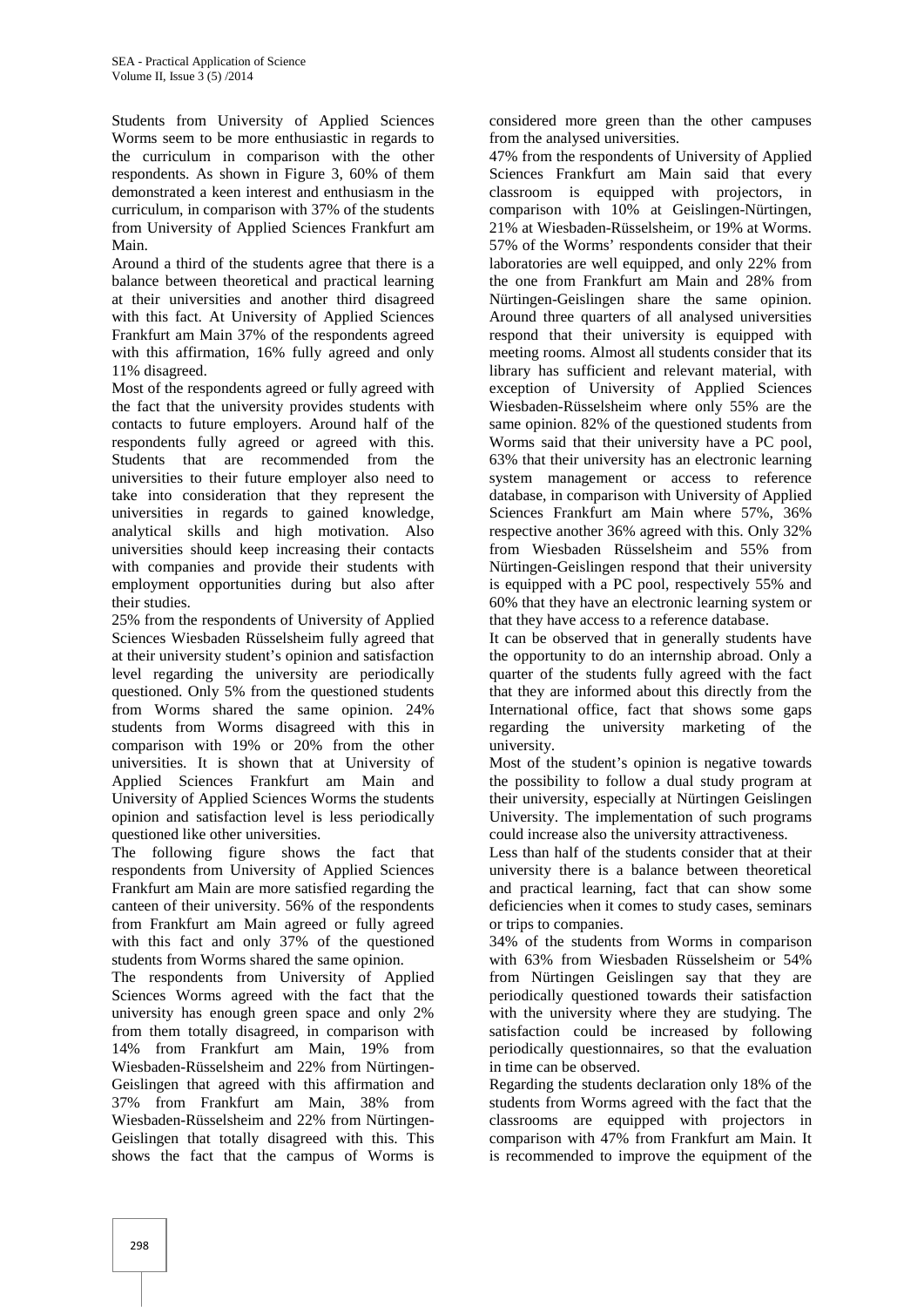classrooms in order to increase the satisfaction of students towards the curricular offer.

#### **Conclusions, personal opinions and recommendations for the University of Applied Sciences Worms**

It is shown that the curricular offer can influence, among other factors, the choice of a university by a student and its satisfaction regarding the university. These offer can increase a student's motivation and the attractiveness of the university is positive influenced. In this matter the university image and performance will be improved. Increasing its attractiveness and performance, the university can gain a competitive advantage among international or German concurrence.

The opinion of the questioned students, including those from the University of Applied Sciences Worms, about the curricular offer of their universities is in generally favourable, even though, some students expressed their negative opinion. Students are also satisfied about the teaching quality, although a small number of students express a high satisfaction regarding these factors. This means that a need for improvement of the above mentioned factors exists and should be reviewed accordingly.

The fact that only a quarter of the students fully agreed with the fact that they are informed about the opportunity of making an internship abroad directly from International office, shows some gaps regarding the quality of consulting services offered by the International Office. This is recommended to be improved and to increase students' awareness of what is offered by the International Office.

In order to increase the attractiveness of the curricular offer of the University of Applied Sciences Worms the implementation of dual study programs is recommended. According to the responses of the surveyed students, the increase in practical experiences in the learning process is desired as students expect more study cases about companies that are now present on the market, wish for more seminars, guest speakers and trips to companies.

The satisfaction of students, the image and reputation of the university could be increased by following student's opinion periodically through means of questionnaires, so that the evolution in time can be observed. Improving the university

marketing and increasing the attractiveness of the curricular offer will lead to an increase in the university image and reputation so that further students can be attracted.

# **Acknowledgement**

This work was supported by the strategic grand POSDRU/159/1.5/S/133255, Project ID 133255 (2014), co-financed by the European Social Fund within the Sectorial Operational Program Human Resources Development 2007-2013.

# **References**

## **Journal article**

- [1] Germany's degree system (2011), The shift to the Bachelor and Master, retrieved from:http://www.dw.de/germanys-degree system-the-shift-to-the-bachelor-and-master/a- 5942532
- [2] Hermann, V., Winter, M. (2009), Institut für Hochschulforschung Wittenberg, Studienwahl Ost [Study choice east], retrieved from: http://www.hochschulkampagne.de/dateien/Ho F-Studienwahl-Ost-2009.pdf

## **Non English reference**

- [1] Heribert, M., Detlef, M.B. (2007), Hochschulmarketing – Herausforderung und Erfolgsfaktoren im Wettbewerb.[University marketing- Challenge and success factors in competition] Retrieved from: http://www.che.de/downloads/AP98\_Tagung\_H ochschulmarketing07AP98.pdf
- Heine, C., Willich, J. (2006), Informationsverhalten und Entscheidungsfindung bei der Studien- und Ausbildungswahl, Studienberechtigte 2005 ein halbes Jahr vor dem Erwerb der Hochschulreife [Information behavior and decision-making in the choice of study and training, study authorized 2005 six months before the study age]
- [3] Hachmeister C., Harde M., Langer M., 2007, Einflussfaktoren der Studienentscheidung- Eine empirische Studie von CHE und EINSTIEG [Factors influencing study decision- An empirical study of CHE and EINSTIEG], retrieved from: http://www.che.de/downloads/Einfluss\_ auf\_Studienentscheidung\_AP95.pdf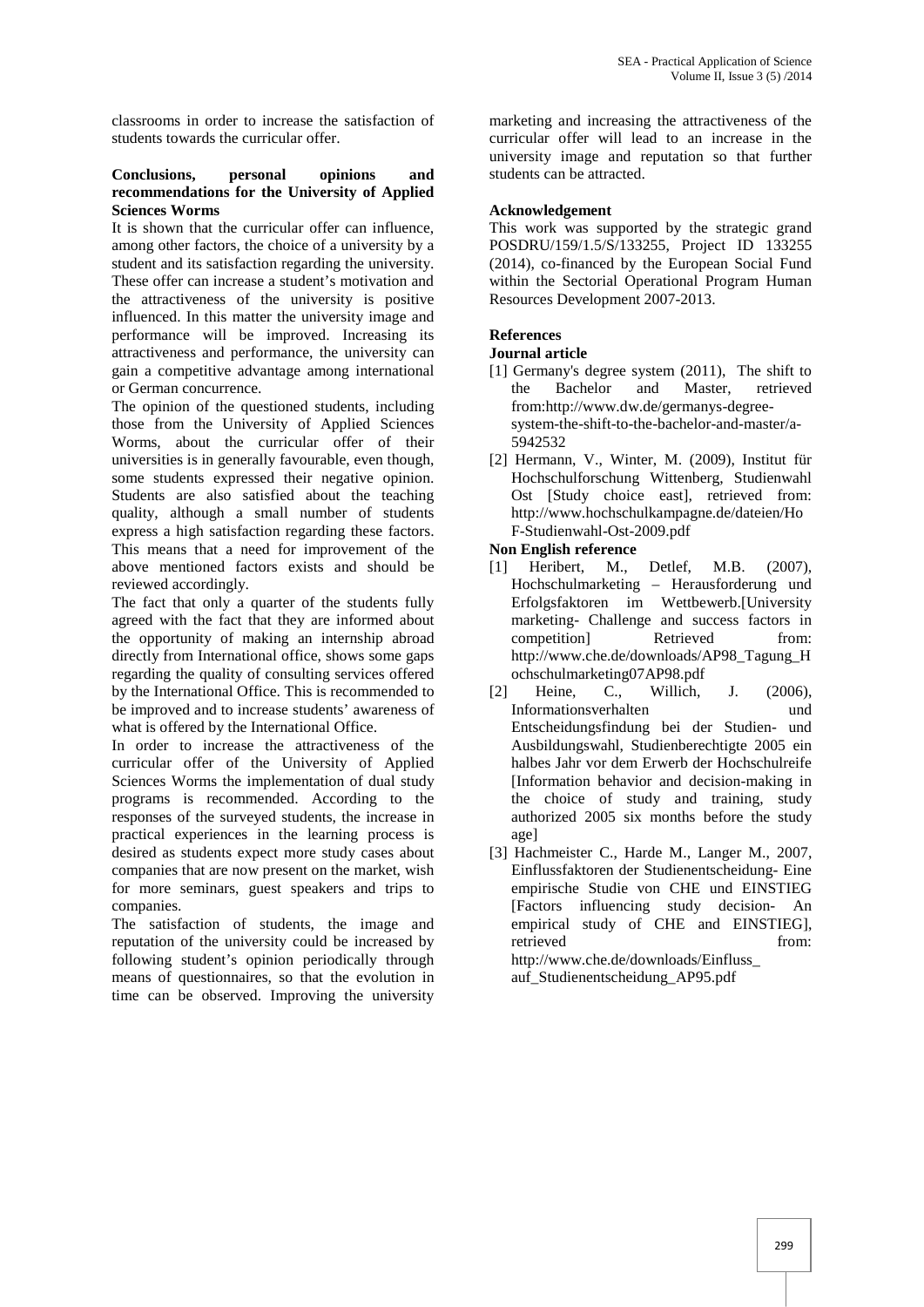## *Appendices*



*Figure 1* Survey answers to the statement "So far I am pleased with the experiences gained at this university"

```
N_{Frankfurt} = 127N_{Wiesbaden} = 103N_{Nürtingen} = 240
```
*Figure 2*Students' opinion in regards to the study offer"



 $N_{Worms} = 229$  $N_{Frankfurt} = 127$  $N_{Wiesbaden} = 103$  $N_{Nürtingen} = 240$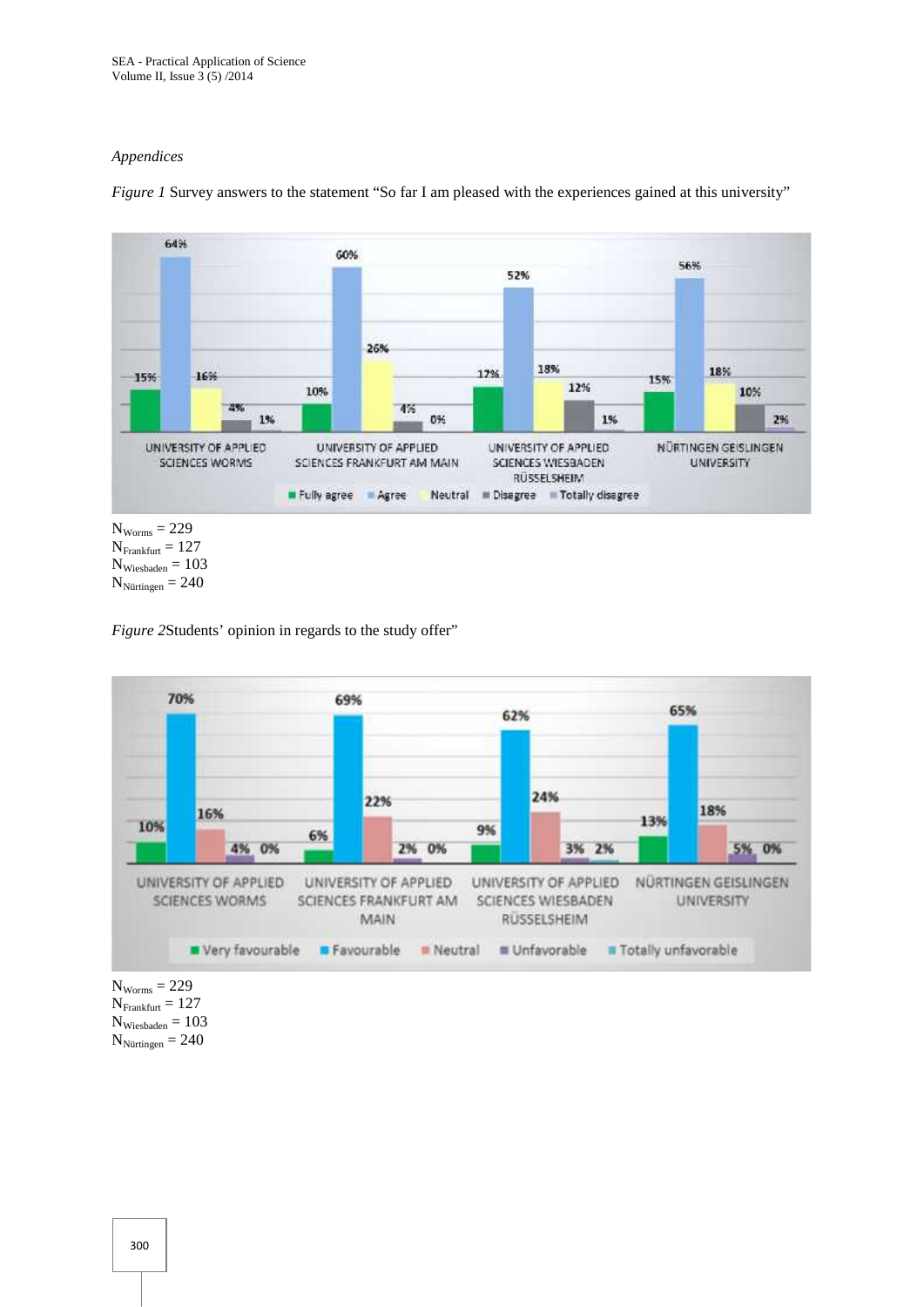*Figure 3* Survey answers to the statement "Students demonstrate a keen interest and enthusiasm in the curriculum"



 $N_{Worms} = 229$ 

 $N_{Frankfurt} = 127$ 

 $N_{Wiesbaden} = 103$ 

 $N_{\text{Nürtingen}} = 240$